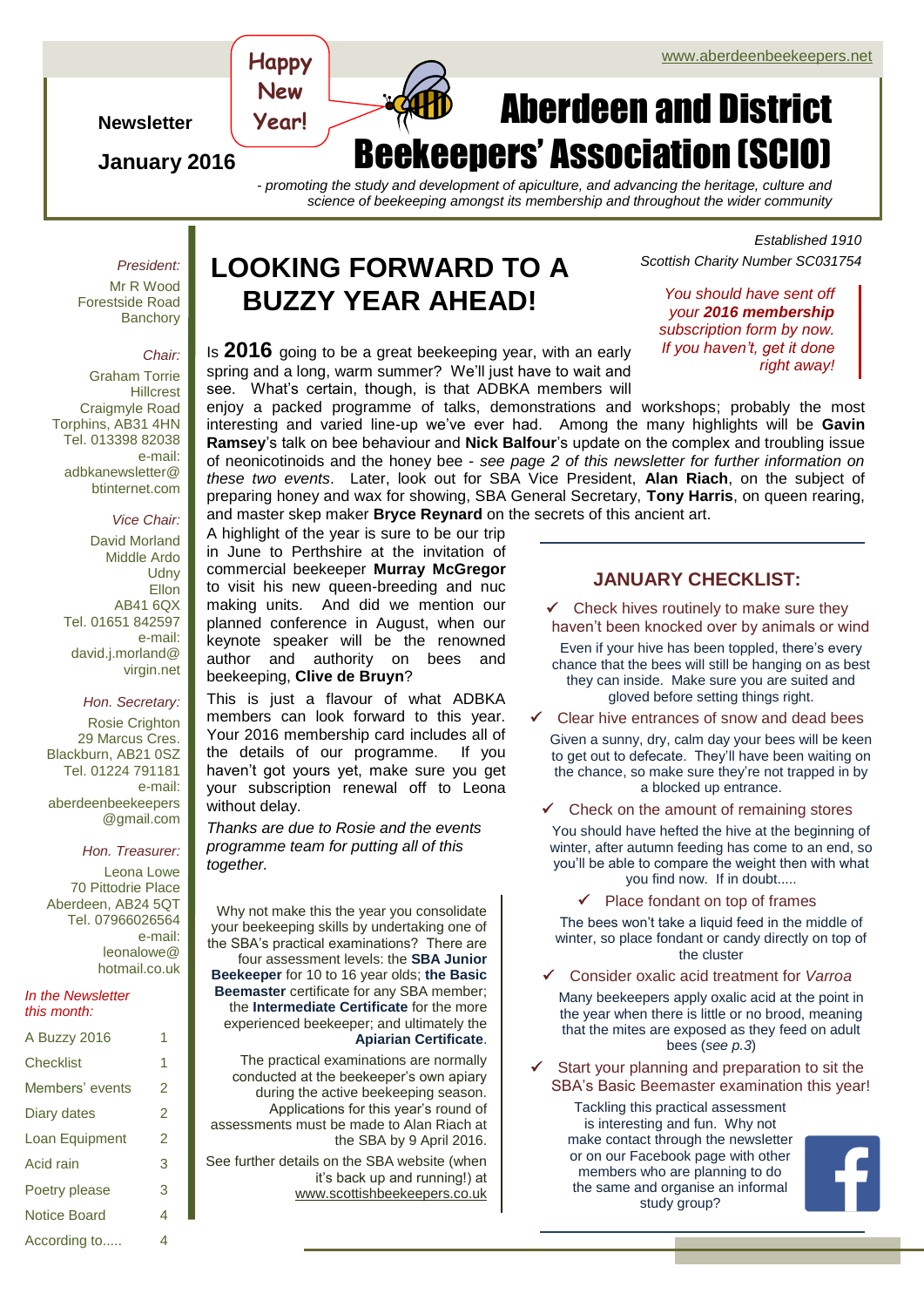# Page 2 of 4 ADBKA Newsletter

## TAI K<sup>.</sup>

**BEE BEHAVIOUR** 

**- Gavin Ramsey,**  *SBA Bee Health Convener* Saturday 16 January 2016 at 2.00pm

The Kinellar Community Hall, Fintray Road, Blackburn AB21 0SS

## **2016 DIARY DATES**

**March** 

5<sup>th</sup> - SBA Wax Workshop, Thornes, Newburgh 20<sup>th</sup> - SBA AGM, Dewars Centre, Perth 19th – SBA Exams, Modules 1,2,3,5, 6, 7 & 8 **April** 2<sup>nd</sup> SBA Module 9 (Microscopy) exam, Portmoak Hall, **Scotlandwell** 16<sup>th</sup> - SBA Skep Making Course, The Pyramids, Bathgate 8<sup>th</sup> - 10<sup>th</sup> - BBKA Spring Convention, Harper Adam College, Newport **June** 23<sup>rd</sup> - 26<sup>th</sup> - Royal Highland Show, Ingliston **July** 24<sup>th</sup> to 29<sup>th</sup> - Federation of Irish Beekeepers Conference, Gormanston **August** 20<sup>th</sup> - SBA Honey Workshop, Thornes, Newburgh **September** 2<sup>nd</sup> - Scottish National Honey Show, Camperdown Park, Dundee SBA Autumn Convention (date and venue tbc) **October** SBA Tour - Speaker- Dan Basterfield

UK National Honey Show, Weybridge (dates tbc)

**November** 12th – SBA Exams, Modules 1,2,3,5, 6, 7 & 8

At the time of writing, the Scottish Beekeepers' Association's website is unavailable. Hopefully it'll be back up and running soon, so that you can go to [www.scottishbeekeepers.org.uk](http://www.scottishbeekeepers.org.uk/) to find out more about SBA events and download examination and workshop application forms.

#### TAI K<sup>.</sup>

#### **NEONICOTINOIDS AND THE HONEY BEE**

**- Nick Balfour,** *Sussex University*

Saturday 20 February 2016 at 2.00pm

The Kinellar Community Hall, Fintray Road, Blackburn AB21 0SS

### **FREE EQUIPMENT LOAN FOR ADBKA MEMBERS ACROSS THE NORTH EAST**

Honey extractors; Mini-melters; Heather honey press; Wax extractor; Wax foundation press

Contact: Sandy Gordon 01224 484540

**DANESTONE AB22 8AJ**

Heated uncapping tray; Electric uncapping knife; Heather honey press; Wax melter: Unimel stainless steel 3 frame tangential extractor Contact: Erling Watt 074294 54572

> [watterlingg@aol.com](mailto:watterlingg@aol.com) **LONGSIDE AB42 4XQ**

Heated uncapping tray; Electric uncapping knife; Heather honey press; Wax melter; Universal lightweight 9 frame radial extractor

Contact: Joan Gilbert-Stevens

019755 81369 [craigmill@btinternet.com](mailto:craigmill@btinternet.com) **MUIR OF FOWLIS AB33 8NX**

Combimel stainless steel radial 9 frame extractor; Heated uncapping tray; Electric uncapping knife; Refractometer; Candle-making kit

Contact: Graham Torrie 013398 82038

[adbkanewsletter@btinternet.com](mailto:adbkanewsletter@btinternet.com)

**CRATHES AB31 5QJ**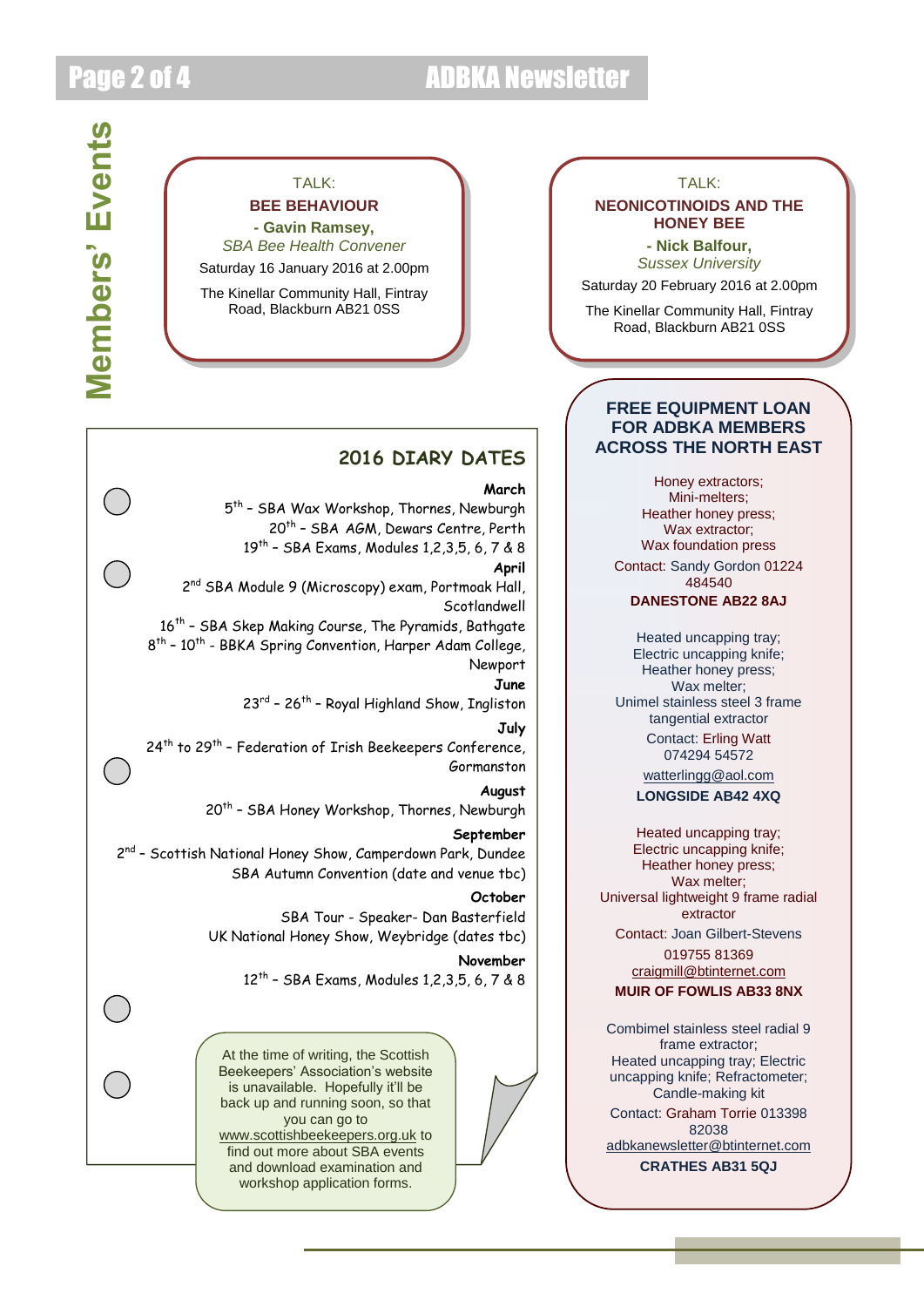# Page 3 of 4 ADBKA Newsletter

# **WHEN ACID RAIN MIGHT BE JUST THE THING**

Sadly, even at this time of year we can't let up in our campaign against the dreaded *Varroa* mite. It's still the number one threat to our bees.

During the coldest part of the winter the queen will have reduced her egg laying to the very minimal or may even have stopped altogether. This means that the adult female mites will be exposed in a way that they aren't at other times of the year. Rather than spending their time mainly within brood cells as they normally do, they'll be seeing out the winter being carried around and feeding on the bodies of adult bees. It's referred to as the *phoretic* phase of the mites' life cycle.

As a result of their exposure, the mites are vulnerable to the direct effects of a dilute solution of oxalic acid, a treatment for *Varroa* that has been used by beekeepers in the UK and Europe for many years.

There are a variety of ways in which it can be applied. Perhaps the most common is to use the 'trickle' method, where a weak solution of the acid is dribbled down between the frames where the bees are in their winter cluster. Many beekeepers will use a pre-prepared solution in a handy dispensing bottle that is marketed as 'Trickle 2' (so-called because it's enough to treat two full-sized colonies).

More recently, an oxalic acid treatment for bees has gained a licence\* from the UK's Veterinary Medicines Directorate for use on honey bees. Api-Bioxal is produced by an Italian company called Chemicals Liaf and is available from the usual beekeeping equipment suppliers.

Some beekeepers buy dry oxalic acid crystals, mix their own solution and apply it using a large syringe. Others use a technique called *sublimation*, where the acid crystals are heated with a special piece of equipment and turned into a vapour that permeates the hive. Whatever method you decide to use, always follow safety instructions that will come with the product you buy. It's essential that you wear the appropriate protective equipment whenever you handle oxalic acid.

### **A BEEKEEPER'S LIFE!**

A beekeeper's life can be quite a trial With problems aplenty, you don't always smile But a warm summer day, spent watching the bees Can lessen your tensions, and put you at ease. Our busy girls, dear friends of the farmer Best observed whilst wearing "Bee Armour"!

So beware of a peek when not wearing a suit As bees can be grumpy, and put in the boot! A warm ungloved hand, a vulnerable finger Is just the right place, to put in a stinger! But worse than the hand, often it's said, Is a sting from a bee on the top of your head!!

But stingers aside, our bees will delight Their simple existence, a humbling sight The hive is their hub, their Queen at the heart They labour and toil, they all do their part They forage, they guard, they nurture and clean All done in the dark, their genius unseen A waggle dance done, the bees are away To gather their stores throughout the long day.

And when finally home, they still do not rest There's honey to make, and more care of the nest As the numbers increase, and the bees feel a squeeze They'll build up a swarm and fly off on the breeze Be quick and you'll catch them, a new home to provide If not they'll be gone, denting your pride!

> Then comes the time to harvest your honey Believe me, we'd starve if we did this for money! We'd just like a chance to harvest a crop A jar for our friends and for us, just a drop?! We open the hive, our fingers a-shaking And hope that the supers are ready for taking!

And so to the end, as autumn draws near You feed and you treat, winter loss is your fear The drones are shoved out, a brutal eviction Next year will be better, the hopeful prediction! So goodnight dear bees, sleep well through the snow We'll see you next spring, all raring to go!!!

#### **Sarah Simpson**

#### **Further Resources**

For more information on dealing with *Varroa*, including details of oxalic acid and other treatments, you would do well to look at the National Bee Unit's excellent leaflet, *Managing Varroa,* which can be read online or downloaded free of charge from<http://www.nationalbeeunit.com/index.cfm?pageid=93>

For a good overview of oxalic acid treatment methods, see<http://www.dave-cushman.net/bee/oxalic.html>

*\*There are only seven medicinal products approved by the UK's Veterinary Medicines Directorate for use on honeybees. They are: API-Bioxal, 886 mg/g Powder for In-hive Use Apiguard Gel (25% Thymol) for Beehive Use Apilife Var Bee-Hive Strip for Honey Bees Apistan 10.3% w/w Bee Hive Strip Bayvarol 3.6 mg Bee-hive Strips for Honey Bees MAQS Formic Acid 68.2g Beehive Strips for Honey Bees Thymovar 15 g Bee-hive Strips for Honey Bees To find more information on these products and the regulations surrounding them, go to* 

*<http://www.vmd.defra.gov.uk/ProductInformationDatabase/Search.aspx>In the 'Species' pull-down list, select 'Bees' and click 'Search'.* 

Oxalic acid is a naturally occurring substance and is found in many plants, including spinach, cabbage, and broccoli. Rhubarb leaves contain around 0.5g of oxalic acid per 100g. Supposedly, the presence of the acid in plants discourages other animals from eating them, though it's clear that no one has told slugs about this!

It is claimed to be about 70 times more toxic to *Varroa* mites than it is to bees. Used correctly, it is thought to kill upwards of 95% of the mites present in the colony.